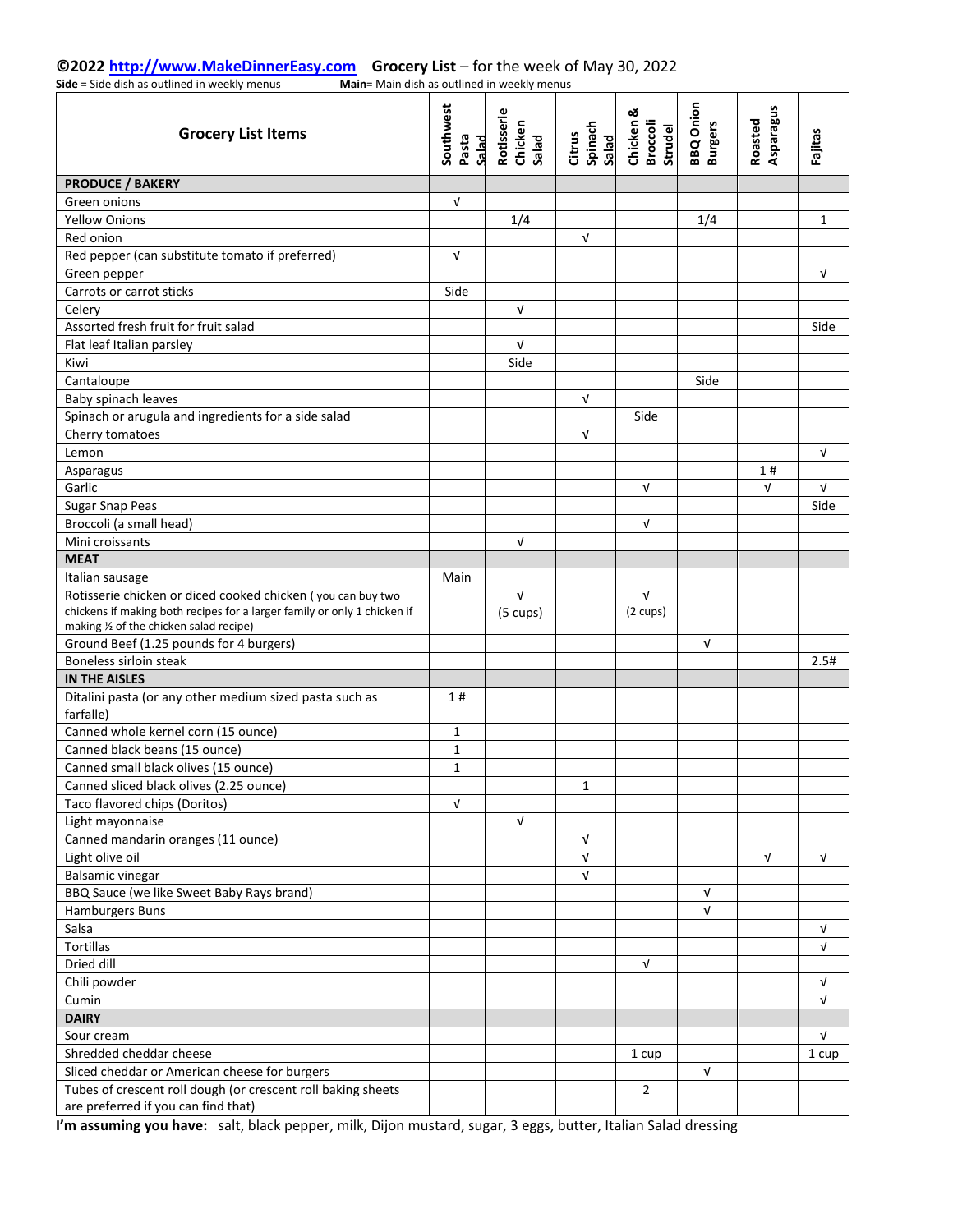### **Make Dinner Easy Recipe Summary for the Week of May 30, 2022**

Please refer to individual recipe pages for hits, tips, and techniques

#### *Menus for This Week:*

*Grilled Italian Sausage served with Southwest Pasta Salad and carrot sticks Rotisserie Chicken Salad served on a croissant with kiwi halves and a Citrus Spinach Salad Chicken and Broccoli Strudel served with a side salad BBQ Onion Burgers served with Roasted Asparagus and cantaloupe wedges Slow Cooker Fajitas served with a fresh fruit salad and sugar snap peas*

### **Southwest Pasta Salad**

1 # small to medium size pasta (farfalle or I prefer ditalini) 1 (15 oz.) can whole kernel corn (don't use cream style),drained 1 (15 ounce) can black beans, rinsed and drained 2 green onions, chopped 1 (15 oz.) small black olives (the can may say 6 oz. drained weight) 1 red pepper chopped (you can substitute tomato if preferred) Italian Salad dressing to taste (try 1/2 to 3/4 cup) salt and pepper to taste 2 cups crushed taco flavored chips, i.e. Doritos)

Cook pasta as directed on the box and drain well. Add drained corn, beans, and olives. Add the chopped onions, red pepper, and salad dressing. Add salt and pepper to taste. The crushed chips should be added just before serving. The salad can be prepared and refrigerated ahead of time, with the exception of the chips. Then prior to serving, add chips, check if additional dressing is needed and serve.

Serves 8-10 as a side dish

#### **Rotisserie Chicken Salad**

1 (3#) rotisserie chicken, diced with skin and bones removed (about 5-6 cups diced chicken) 3 stalks of celery, diced (about 1 1/4 cup) 1/4 large diced onion (about 1/2 cup) 1-2 Tablespoons, chopped flat leaf fresh Italian parsley 3/4 cup light miracle whip (or light mayonnaise) 1/4 cup milk black pepper to taste

Place the diced chicken, celery, onion, and parsley in a large mixing bowl. In a 2 cup glass measuring cup or medium sized bowl, combine the miracle whip and milk. You will need to stir the miracle whip and milk for 1-2 minutes to make sure it's completely combined. Add this mixture to the chicken and other ingredients in the large bowl. Add black pepper and stir. If you are using rotisserie chicken you probably won't need to add salt. If you use this recipe and cook your own chicken, you may want to add salt to taste.

Serve over lettuce or on a mini croissant or small roll

You can also add any of the following ingredients to jazz up this recipe: halved grapes; halved and pitted black cherries; chopped nuts such as cashews, walnuts or almonds; or chopped apples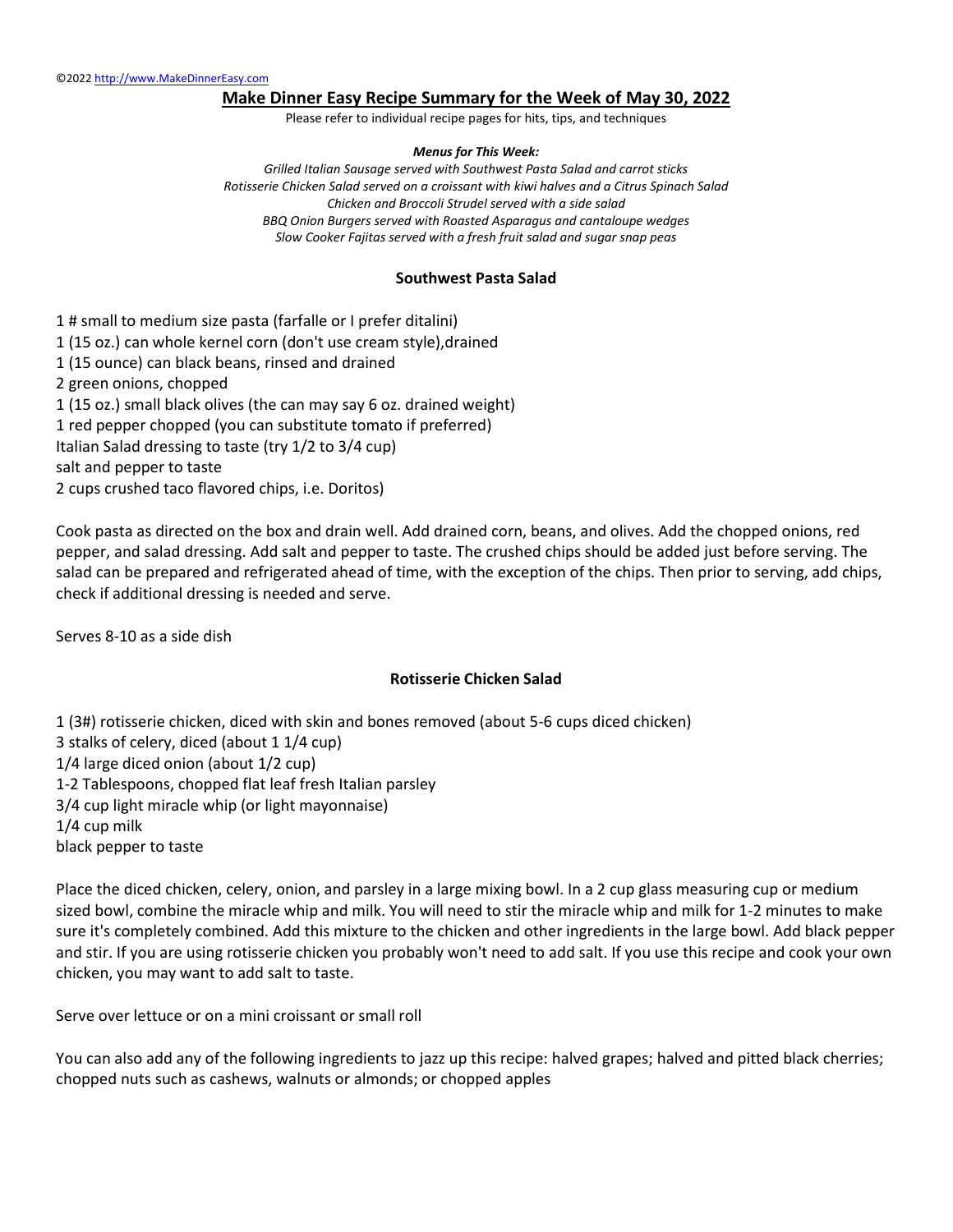(Prep Time: 10 minutes)

5-6 cups baby spinach leaves (about 1/2 of a 9 ounce bag) 1 cup cherry tomatoes 1/8 red onion, thinly sliced 1 (11 ounce) can mandarin oranges 1 (2.25 can) sliced black olives

Dressing (Revised): 1/4 cup extra light virgin olive oil 4 teaspoons balsamic vinegar (or more if desired) 1/4 teaspoon Dijon mustard 1 teaspoon granulated sugar 1/8 teaspoon each, salt and black pepper

Combine dressing ingredients and set aside. Combine salad ingredients in a large bowl. Pour desired amount of dressing over salad and serve immediately. You probably will have a little dressing left over, depending on how much dressing you like in your salad

Serves 4-5

# **Chicken and Broccoli Strudel**

(Prep Time: 20 minutes. Cooking Time: 30 minutes)

2 cups cooked chicken , chopped (purchased rotisserie chicken works fine) 1 cup raw broccoli, chopped ½ cup red bell pepper, chopped 1 cup shredded sharp cheddar cheese 1 garlic clove, minced ½ cup mayonnaise 1 teaspoon dried dill ¼ teaspoon salt 2 (8 ounce) packages unbaked crescent roll dough 1 egg, lightly beaten

Preheat oven to 375°. Combine first 8 ingredients (everything except dough and egg) in a medium sized bowl. Mix well. Unroll 1 package of crescent roll dough – do not separate. Arrange longest sides of the dough across the width of a cookie sheet. Repeat with the second package of dough, slightly overlapping the two packages of dough (you are trying to form 1 large piece of dough). Using your fingers press the edges of the two pieces of dough together. Spread the filling down the middle of the large piece of dough. Using a knife, cut lines 1 ½" apart down both sides of the dough that has not been covered with filling. To form a "braid", start at one end and lift 1 strip of dough from the right side of the chicken mixture and lift it up and half way across the chicken mixture. Repeat with a strip from the left side. When the strips meet in the middle, slightly press and twist them together. Repeat until all strips have been braided together. Brush beaten egg over top (you don't need to use all of the egg, just enough to slightly coat the braid). Bake 25-28 minutes or until golden brown. Cut into 1 ½" slices and serve.

Serves 10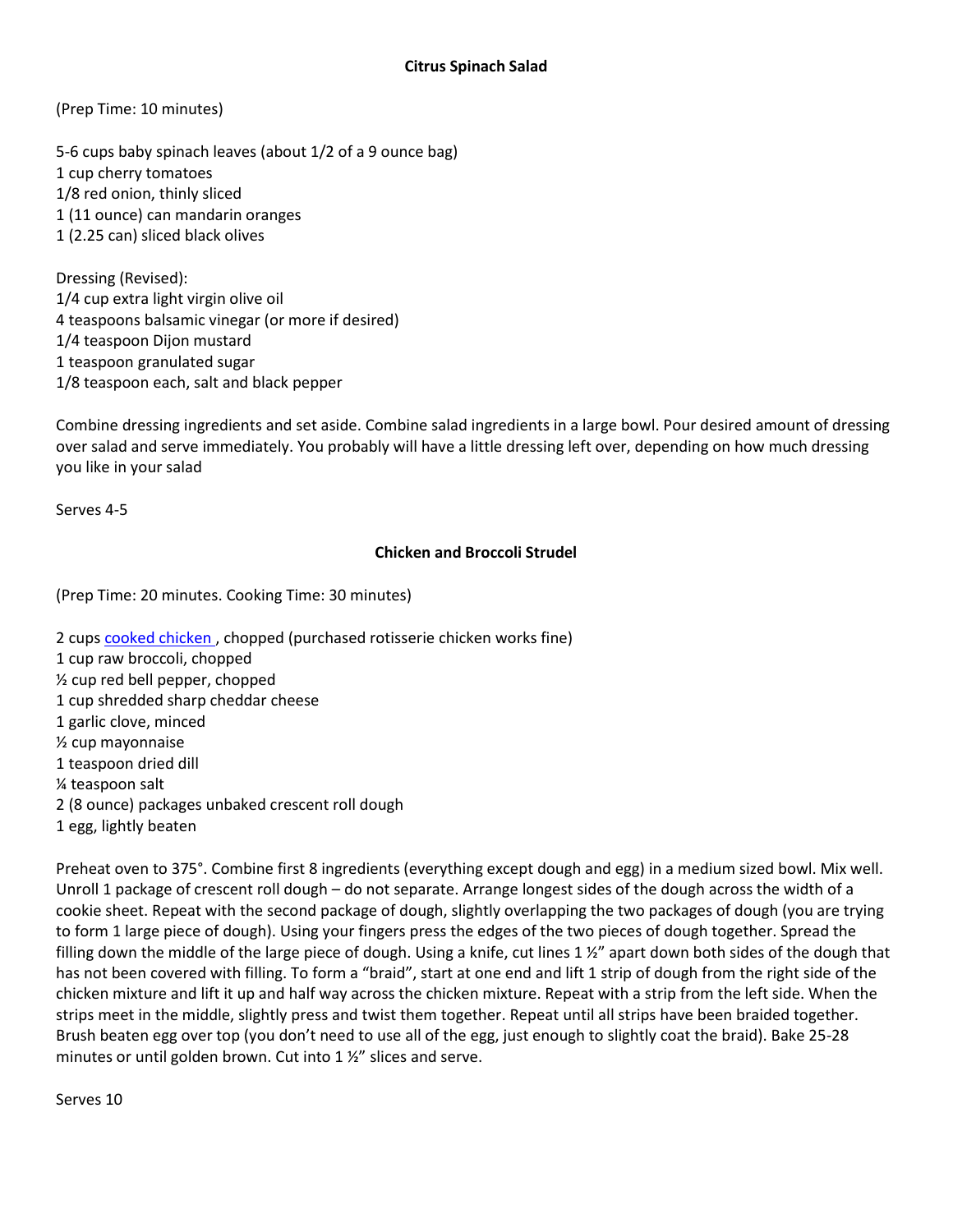1.25 pounds ground beef (80-85% lean) 2 Tablespoons bottled Barbeque Sauce  $\frac{1}{2}$  large onion, finely chopped (about  $\frac{1}{2}$  cup) ¾ teaspoon salt ¼ teaspoon black pepper 4 slices cheese, if desired

Place ground beef in a medium size mixing bowl. Add remaining ingredients. Use a spoon or your hands to mix. Divide the meat mixture into 4 equal portions. Loosely shape each portion into a 1" patty. Try not to press or pack the meat too tightly. Grill on one side, with the lid down, 3-5 minutes, flip and cook an additional 3-5 minutes or until done to your liking. During the last minute of cooking time, place sliced cheese on top, if desired, and allow to melt. Serve on buns with desired condiments.

Serves 4

Cook's notes: You can make these burgers in advance and place them in a single layer on a wax paper lined plate. If you have more than one layer, separate the layers with wax paper. Refrigerate or freeze until ready to use.

## **Oven Roasted Asparagus**

1 pound fresh asparagus (about 2 bunches – try to select bunches with narrow stems if possible) 2-3 garlic cloves, minced 2 Tablespoons, light olive oil ½ teaspoon, salt

Preheat oven to 400°F.

Meanwhile, trim the asparagus by cutting off  $1\frac{1}{2}$  - 2" off of the cut ends. Place the asparagus in a 9"x12" glass baking dish along with the minced garlic cloves. Pour olive oil over veggies and sprinkle with salt. Toss the asparagus so the olive oil coats all pieces. Roast asparagus in the preheated oven for about 10 minutes.

*Cook's Notes: This is a flexible recipe. If you are cooking something else in the oven at a lower temperature, just increase the cooking time a bit. If you are in a hurry, you can also broil these for a shorter period of time.*

## **Slow Cooker Steak Fajitas**

(Prep Time: 20 minutes. Cooking Time: 8 hours) 1 Tablespoon olive oil 2.5 # boneless sirloin steak, cut (across the grain) into thin strips 1 large onion, thickly sliced 3 Tablespoons fresh lemon juice 2 cloves garlic, minced 2 teaspoons ground cumin 1 teaspoon salt or to taste ½ teaspoon chili powder

Heat the olive oil in a large skillet. Add half of the steak strips and brown on all sides. This may take a total of 7-9 minutes. Transfer the browned steak strips into a slow cooker. Brown the remaining steak strips (you probably won't need additional oil) and transfer those into the slow cooker. In the same skillet, add the onion and garlic and sauté over medium heat. Meanwhile, mix the lemon juice, cumin, salt and chili powder in a small glass and add to the skillet. Stir